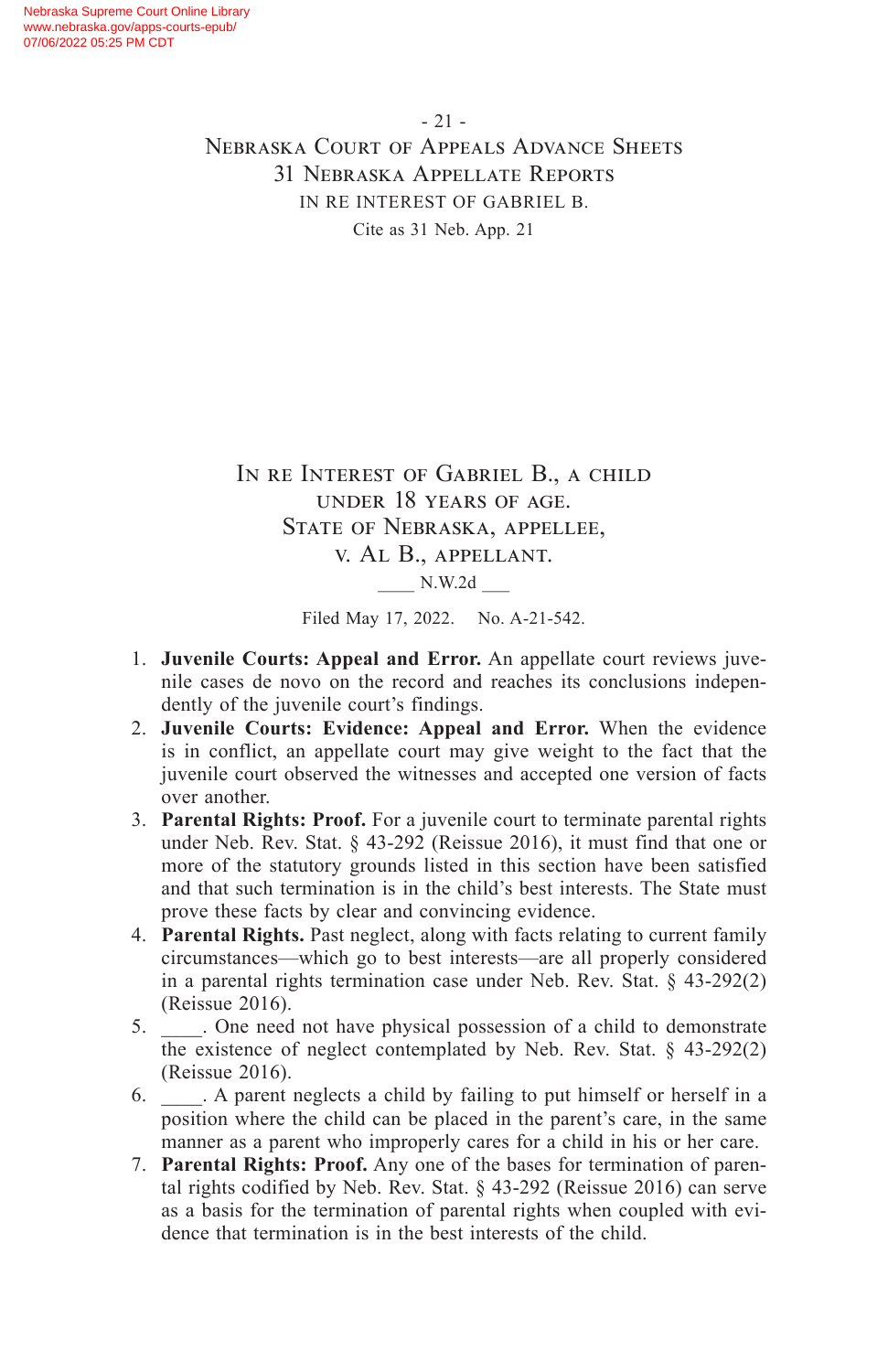- 8.  $\therefore$  In addition to providing a statutory ground, the State must show that termination of parental rights is in the best interests of the child.
- 9. **Constitutional Law: Parental Rights: Proof.** A parent's right to raise his or her child is constitutionally protected; so before a court may terminate parental rights, the State must show that the parent is unfit.
- 10. **Parental Rights: Presumptions: Proof.** There is a rebuttable presumption that the best interests of the child are served by having a relationship with his or her parent. Based on the idea that fit parents act in the best interests of their children, this presumption is overcome only when the State has proved that the parent is unfit.
- 11. **Constitutional Law: Parental Rights: Words and Phrases.** In the context of the constitutionally protected relationship between a parent and a child, parental unfitness means a personal deficiency or incapacity which has prevented, or will probably prevent, performance of a reasonable parental obligation in child rearing and which caused, or probably will result in, detriment to the child's well-being.
- 12. **Parental Rights.** The best interests analysis and the parental fitness analysis are fact-intensive inquiries.
- 13. While both the best interests analysis and the parental fitness analysis are separate inquiries, each examines essentially the same underlying facts.
- 14. **Parental Rights: Parent and Child.** In proceedings to terminate parental rights, the law does not require perfection of a parent; instead, courts should look for the parent's continued improvement in parenting skills and a beneficial relationship between parent and child.
- 15. **Parental Rights: Rules of Evidence: Due Process.** The Nebraska Evidence Rules do not apply in cases involving the termination of parental rights. Instead, due process controls and requires that the State use fundamentally fair procedures before a court terminates parental rights.
- 16. **Parental Rights: Due Process.** The concept of due process embodies the notion of fundamental fairness and defies precise definition. In deciding due process requirements in a particular case, an appellate court must weigh the interest of the parent, the interest of the State, and the risk of erroneous decision given the procedures used. Due process is flexible and calls for such procedural protections as the particular situation demands.

Appeal from the Separate Juvenile Court of Douglas County: MARY M.Z. STEVENS, Judge. Affirmed.

#### - 22 -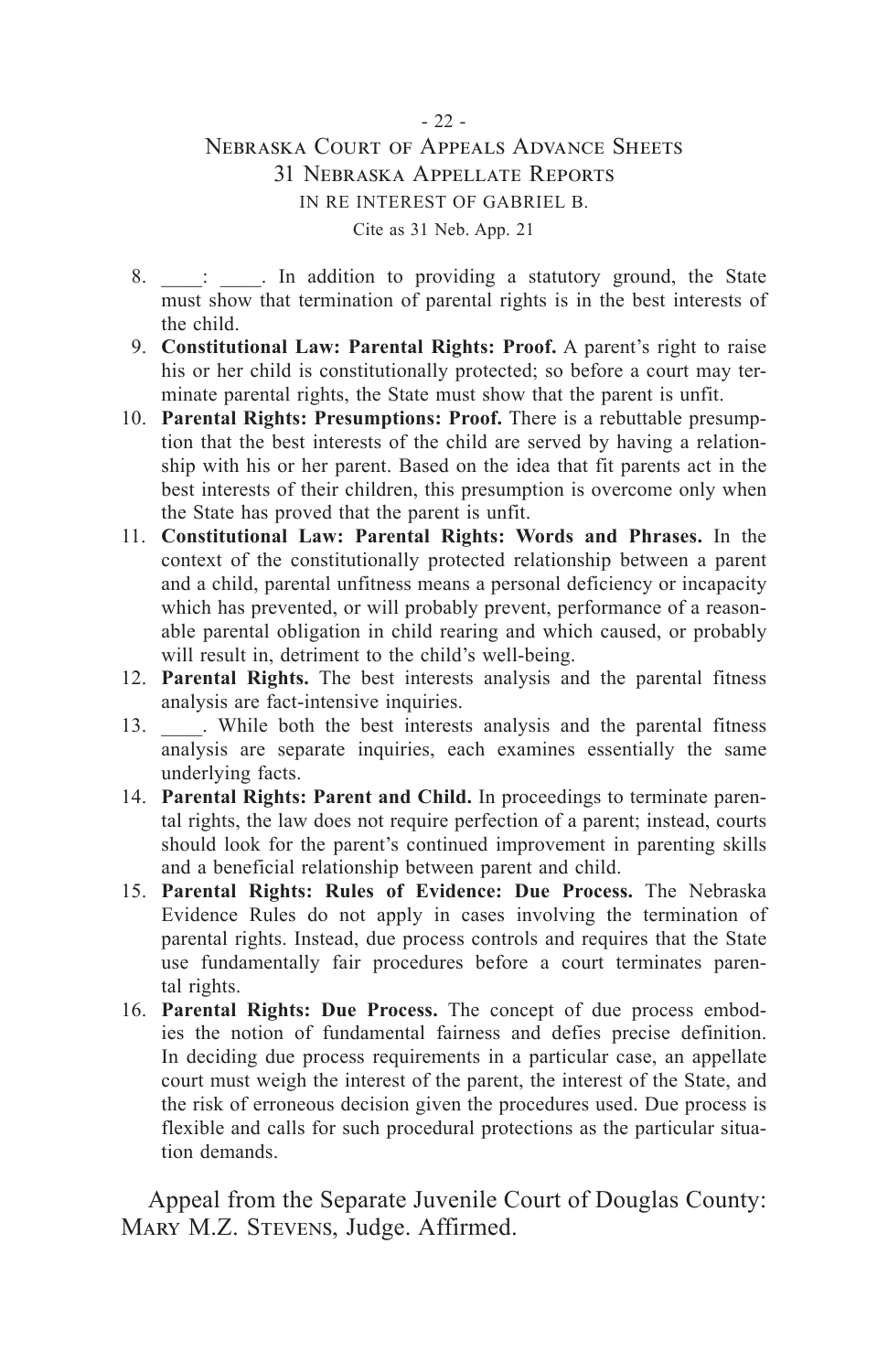Thomas C. Riley, Douglas County Public Defender, and Mary Rose Donahue for appellant.

Nathan Barnhill, Deputy Douglas County Attorney, and Traemon Anderson, Senior Certified Law Student, for appellee.

PIRTLE, Chief Judge, and RIEDMANN and BISHOP, Judges.

PIRTLE, Chief Judge.

#### INTRODUCTION

Al B. appeals from the order of the Douglas County Separate Juvenile Court terminating his parental rights. He contends that the juvenile court erred in finding statutory grounds existed and that termination of his parental rights was in the minor child's best interests. He also takes issue with the court's determination that the case manager was an essential witness and not subject to the same sequestration as other witnesses. For the reasons that follow, we affirm the juvenile court's order terminating Al's parental rights.

#### BACKGROUND

Al is the biological father of Gabriel B., who was born in May 2009. Gabriel began living with Al in March 2015 after his mother died by suicide. In March 2019, the State filed a petition alleging that Gabriel came within the meaning of Neb. Rev. Stat.  $\S$  43-247(3)(a) (Reissue 2016) in that Al was incarcerated at the time; had subjected Gabriel to inappropriate physical contact; had failed to provide proper parental care, support, and/or supervision; and had failed to provide safe, stable, and appropriate housing for Gabriel, placing him at risk for harm.

On the same day the petition was filed, the State filed, and the court granted, an ex parte motion for immediate custody of Gabriel, to exclude the home of Al. The Department of Health and Human Services took custody of Gabriel, and he was placed with his stepmother, Jessica A., and he has remained with her since being removed from his father's care. Al has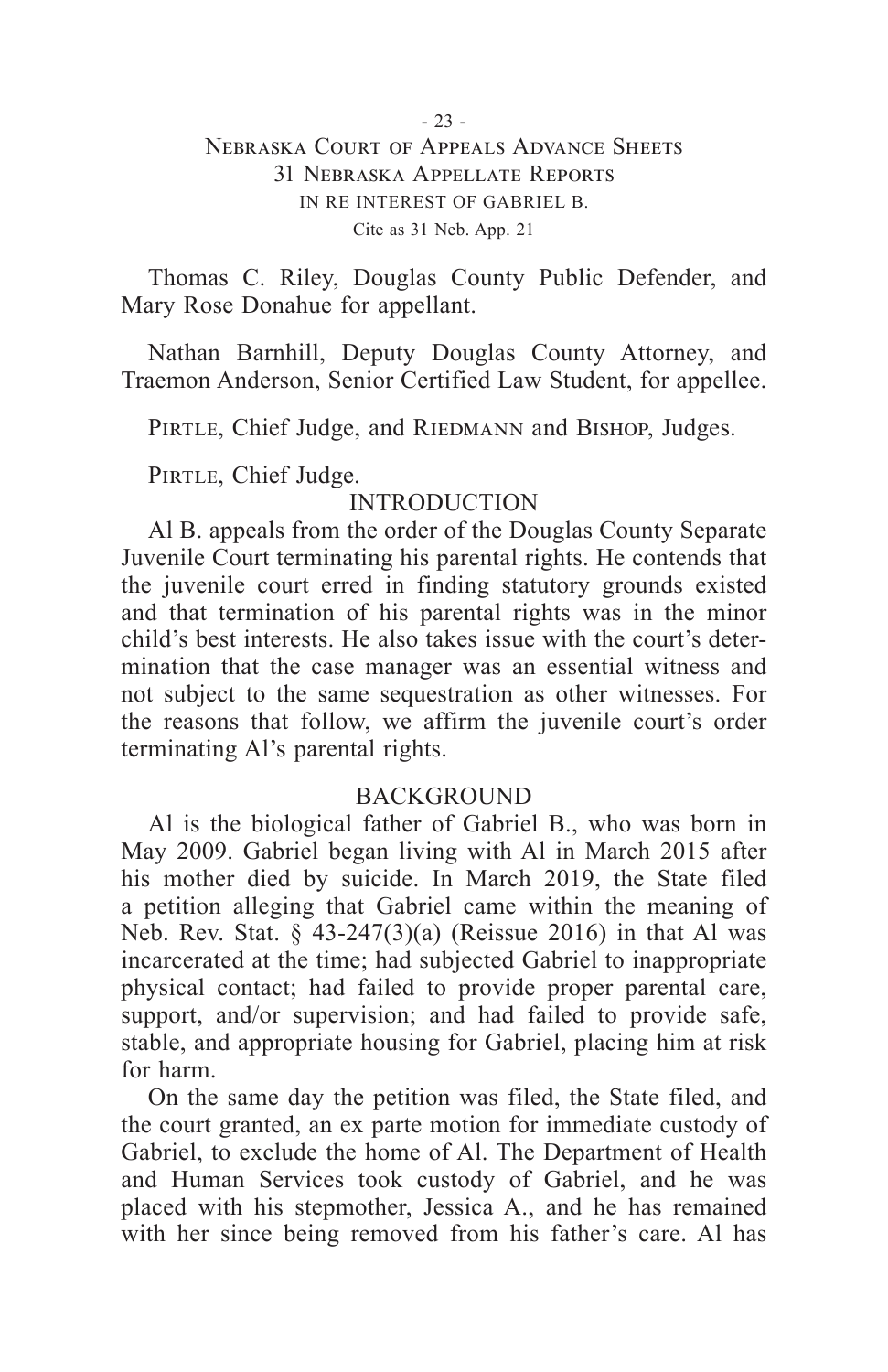not been allowed any visitation or contact with Gabriel since his removal.

In May 2019, the court found that Gabriel was a child within the meaning of  $\S$  43-247(3)(a). Several case plans followed.

In May 2020, the State filed a motion for termination of parental rights against Al, alleging that Gabriel came within the meaning of Neb. Rev. Stat.  $\S$  43-292(2), (6), and (9) (Reissue 2016) and that termination was in Gabriel's best interests.

Trial on the motion for termination was held on multiple days between September 2020 and April 2021. On the first day of trial, Al requested that all witnesses be sequestered. The State requested that Laura Johnson, Al and Gabriel's case manager from October 2019 to November 2020, be deemed an essential witness and allowed to remain in the courtroom. After hearing argument from both parties, the court found that Johnson was an essential witness.

The first witness to testify for the State was Dr. Theodore DeLaet, a licensed psychologist. He conducted a forensic psychological evaluation and parenting risk assessment of Al in September 2019. He testified that Al was "superficially cooperative" with the assessment and that there was a constant theme of "defensiveness or underreporting" in his responses. DeLaet also testified that Al had a strong perception that he was the victim in this case in that "false allegations" had been made against him and that his ex-wife and Gabriel "were out to get him."

Based on his evaluation and all available information, DeLaet rated Al at a moderate risk to engage in future child maltreatment. He stated that his opinion was based on several risk elevation factors, including Al's relationship instability, his aggression, and abuse allegations. DeLaet diagnosed Al with major depressive disorder, requiring therapeutic attention and medication. He also stated that therapy needed to include stress management and anger management. He testified that the evidence supported, but he could not confirm, a diagnosis of attention deficit hyperactivity disorder. He testified that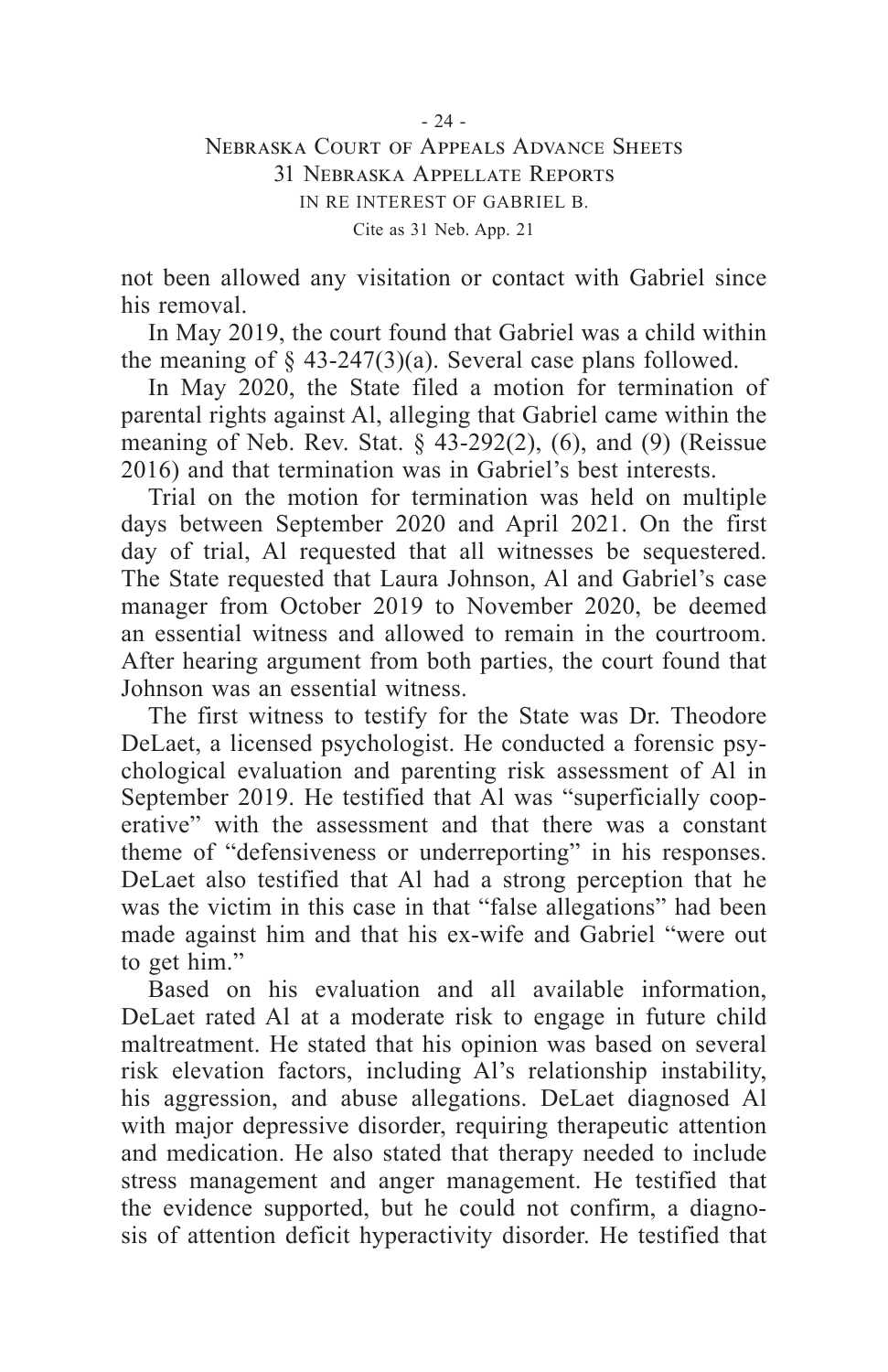the goal was to manage these issues, not cure them. He also noted that Al exhibited an absence of empathy toward Gabriel and that absence of empathy is typically not a symptom or manifestation of depression.

DeLaet also noted that Al claimed he was traumatized by the "false allegations" against him. Al told DeLaet that his therapist had diagnosed him with post-traumatic stress disorder (PTSD) as a result of his wrongful arrest for child abuse and the experience of being in jail. DeLaet did not believe that these experiences amounted to a clinical diagnosis of PTSD.

Following DeLaet's testimony, Al renewed his objection to allowing Johnson to be present in the courtroom as an essential witness. He argued that no evidence was offered during the State's request to deem Johnson an essential witness. The court determined, based on its interpretation of Neb. Rev. Stat. § 27-615 (Reissue 2016), that the State needed to "make a showing" that Johnson needed to hear the testimony of other witnesses in order to form her opinion regarding Gabriel's best interests. The State then called Johnson to testify as to why she was an essential witness.

Johnson testified that although she had an opinion regarding Gabriel's best interests, additional information could either change or reinforce her opinion. She testified that she did not know what questions would be asked of witnesses or what answers they would give and that it was possible her opinion could change based on testimony during the proceeding.

The court ultimately overruled Al's objection to allowing Johnson to remain in the courtroom, but only during the testimony of Laura Allis, Gabriel's therapist, and Rose Payne, Al's therapist. Al then made a motion to exclude Johnson as a witness because the State did not make the required showing prior to DeLaet's testimony and because Johnson had already heard DeLaet testify. The court overruled Al's motion to exclude Johnson as a witness, and trial on the motion for termination continued.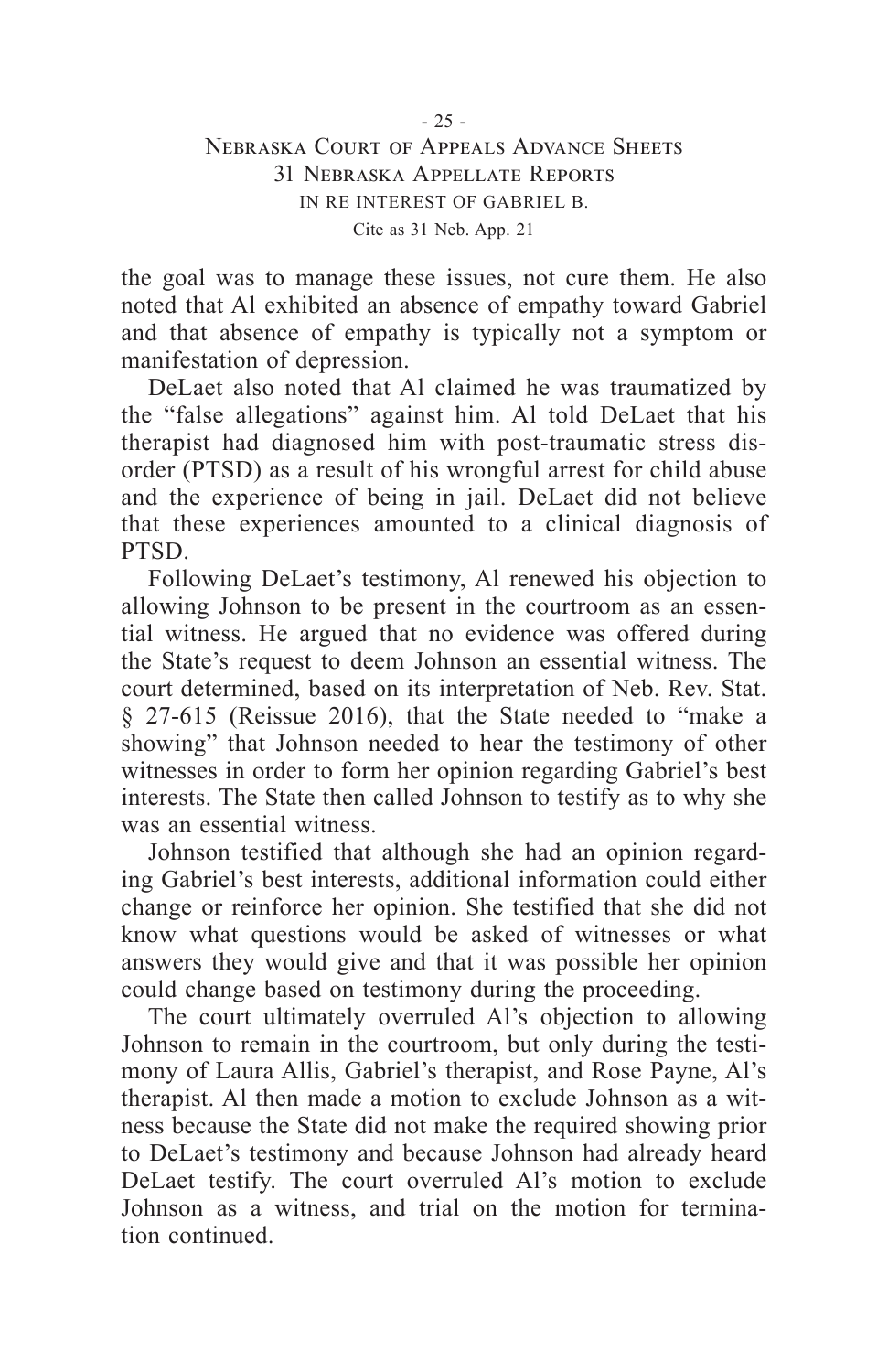Jessie Serafica conducted a forensic interview with Gabriel on January 30, 2019. Gabriel was 9 years old at the time. Serafica testified that during the interview, Gabriel made allegations of physical abuse against Al. Following the interview, Serafica recommended therapy for Gabriel based on his disclosures. She testified that she had no concerns regarding Gabriel's statements and did not notice any "red flags" during the interview.

Allis, Gabriel's therapist, testified that she treated Gabriel from September 2020 to June 2021. At the first session, Gabriel informed Allis that his father had physically and verbally abused him. Gabriel disclosed that his father spanked him, hit him, choked him until he passed out, and held a gun to his head.

Allis diagnosed Gabriel with chronic PTSD. His symptoms included nightmares, aggressive behavior, avoidance tendencies, and avoidance of talking about the trauma. The source of Gabriel's trauma was the abuse by Al.

Allis testified that Gabriel did not like talking about abuse by his father and that when he did talk about it, he appeared defeated and scared. He would also speak very fast and would "crunch down." Gabriel told Allis he was uncomfortable discussing the abuse because he was afraid his father would find out he had made negative statements about him and repercussions would follow.

Gabriel described an incident where Al held a gun against Gabriel's head. Gabriel told Allis that his father became upset because he had shaken the family's pet rabbit. Gabriel said that his father pushed him to the ground and held a gun to his head, telling him that "this is how easy it was for your mom to blow her brains out." Al was referring to the fact that Gabriel's mother died by suicide by shooting herself. Gabriel told Allis that when his father had the gun against his head, he was scared and thought he was going to die.

Gabriel also told Allis that when he would do his homework and get something wrong, his father would hit him.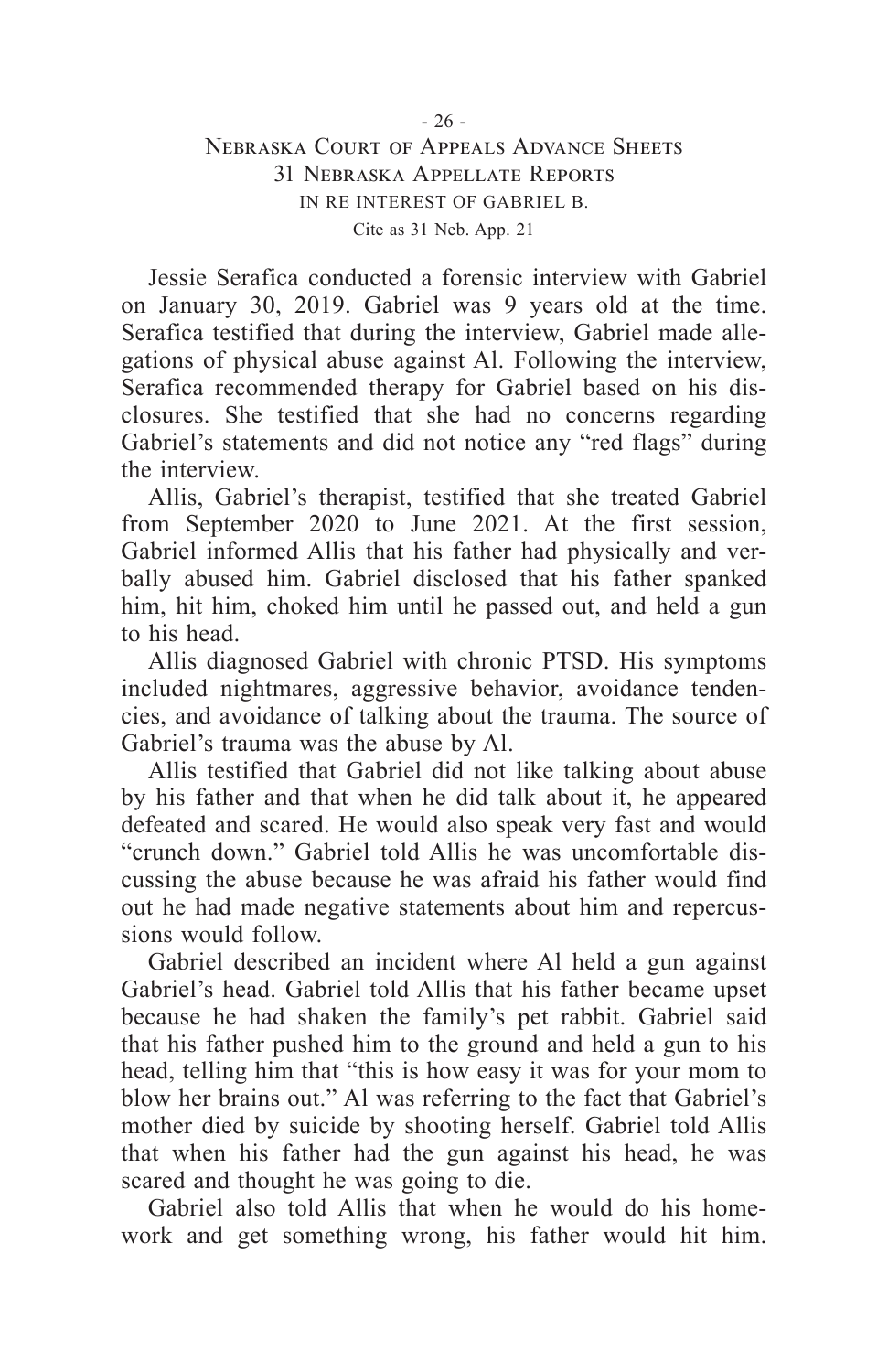Allis testified that Gabriel also talked about having bruises on his body and telling his teachers and his friends that he was being hurt. He said that no one took any action, so he stopped telling anyone about the abuse. He also stated that he stopped telling anyone because he was worried his father would find out and it would just be worse for him at home.

Allis also testified that Gabriel told her Al verbally abused him. Gabriel said he would go to his room when his father would come home to avoid him because he felt like he could not do anything right. Gabriel also revealed that his father would regularly come into his room and "destroy" it and then make Gabriel clean it up. Allis noted that Gabriel was mirroring that behavior by "destroy[ing] his room" himself. She testified that mirroring of behavior is common for abuse victims. Gabriel also had issues with outbursts and aggressive behavior.

Allis testified that Gabriel experienced a regression in January 2021 because he was worried and scared about the possibility of having to come to court and see his father. He was also having behavioral problems at school during the same timeframe.

During therapy, Gabriel was unable to identify any positive memories he had with his father. He told Allis he never wanted to see his father again and that he would not feel safe in his father's care. He did not want supervised visitation or even visitation through videoconferencing or some other outlet. Allis testified that based on Gabriel's feelings about his father, it was unknown how long it would take before he would feel safe or comfortable in his father's care or custody.

Allis also testified about the negative effects of forcing a child to attend family therapy with a parent the child is afraid of. She testified that it can make things worse for the child and that the child could potentially hurt himself or others.

Jessica, Gabriel's foster parent and Al's ex-wife, also testified. Gabriel was placed with Jessica in March 2019 and has lived with her since. Prior to placement, Gabriel lived with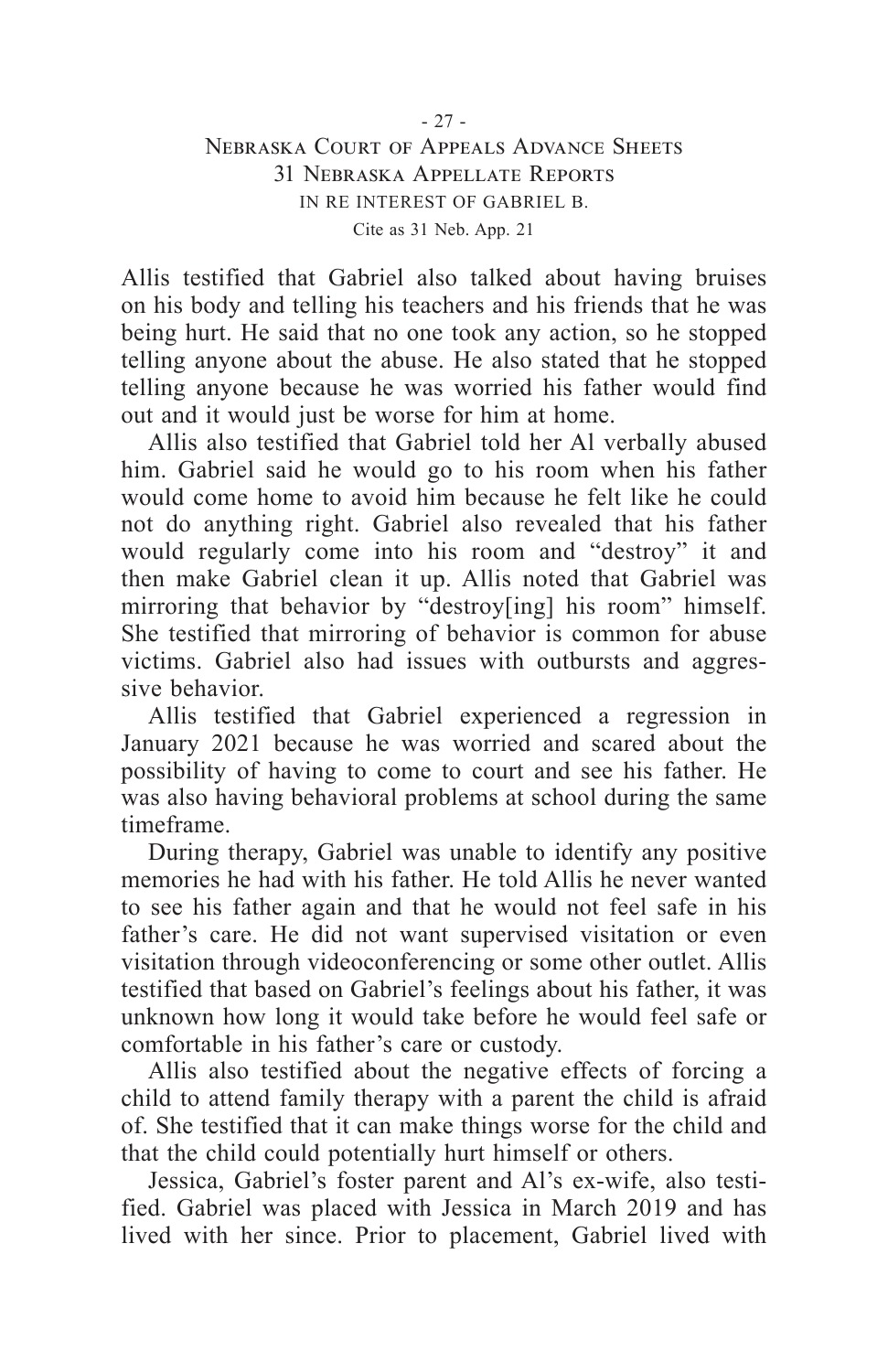Jessica when she was married to Al. Gabriel came to live with them in March 2015 after Gabriel's mother died. Gabriel was 5 years old at the time.

Jessica testified that Al started verbally abusing Gabriel about a month after he came to live with them. She stated that the verbal abuse occurred two to three times per week and included Al's telling Gabriel he was "worthless" and a "piece of shit," as well as blaming Gabriel for his mother's death.

Jessica testified that she also observed Al physically abuse Gabriel once or twice per week. She stated that she noticed the abuse occurring more frequently in November 2015, after her and Al's daughter was born, and that it continued until Al moved out in November 2018. She testified that Al would push Gabriel down the hall, drag him by his shirt, kick him, punch him in the stomach, and choke him until he passed out and that once, Al held a gun to Gabriel's head. Jessica testified about a specific incident in April 2015 when Gabriel was 5 years old. During that incident, Gabriel was not saying the letters of the alphabet correctly, which caused Al to get mad and kick him in the stomach.

In regard to the gun incident, Jessica testified that Gabriel had shaken a pet rabbit and that when Al saw Jessica crying, he grabbed his gun, held it to Gabriel's head, and said he was going to kill him. He also told Gabriel that "he was never going to be anything because he was just going to grow up and be a murderer." Jessica testified that Al pressed the gun to Gabriel's head so hard that there was a ring left on his forehead from the barrel of the gun. When Jessica later asked Al why he put a gun to Gabriel's head, his justification was that Gabriel was going to be a murderer, he was not going to amount to anything, he should just get rid of him, and there was no reason for him to be there.

Jessica stated that Al also physically abused her and that most of the abuse occurred in front of Gabriel and her daughter.

Jessica testified that during the time Gabriel lived with her and Al, Al was barely involved in Gabriel's day-to-day care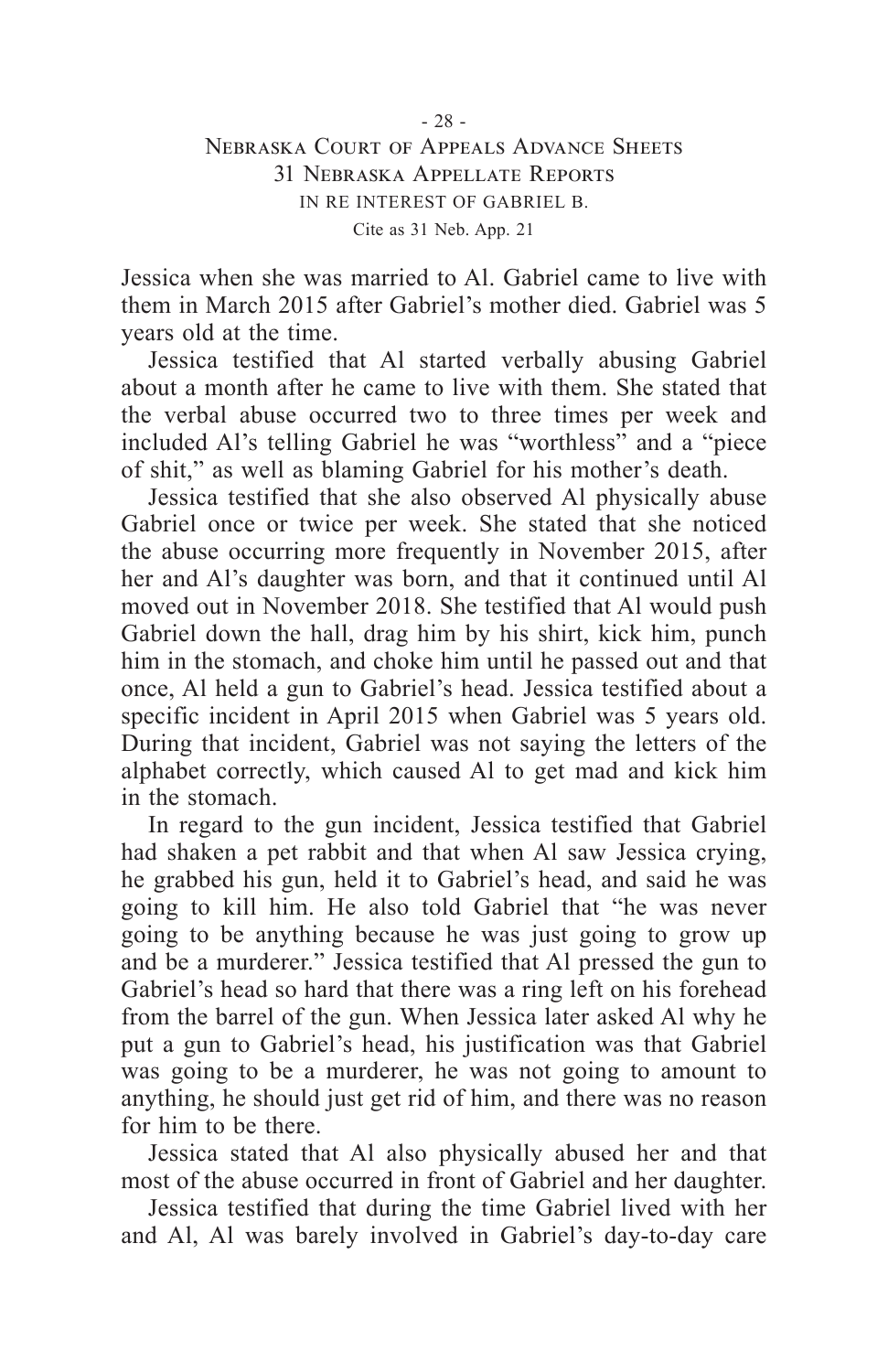beyond providing him a place to live, which he paid for primarily with Gabriel's Social Security money.

According to Jessica, at the time of trial Gabriel was struggling in school, but he was "really good" overall and was happy. She testified that there are times when his behavior escalates, such as when he does not get his way he will throw a fit, throw things, and break things. She also testified that when she talks to Gabriel about the prospect of seeing his father again, he gets upset and his behavior escalates.

Johnson, the case manager, testified about Al's progress with his rehabilitation plan, specifically that he had completed the services that had been ordered by the court. Al was ordered to complete anger management class, which he completed in February 2020. Johnson testified that despite completing the class, she had not seen any discernible change in his behavior toward her or in general. She stated Al struggles to remain in a calm state when they meet and frequently raises his voice when talking to her, as well as clenching and unclenching his fists, which she sees as a sign of anger. She also testified that when he feels like he is not in control, he finds different ways to assert control. Johnson had also seen him get angry with his girlfriend.

Johnson stated that Al was ordered in June 2019 to participate in individual therapy and had been participating, but she had a hard time getting information from his therapist. In October 2020, he indicated he had completed all of his therapy goals, but Johnson again testified that she did not see any changes in him in the year that she had known him. She stated that he continually talked about how this case had ruined his life, how Jessica was lying, and how he is the victim. She further testified that Al does not understand how his actions and this case have affected Gabriel.

Johnson testified that she made efforts to meet with Al every month and that after a year of services, nothing has changed. She stated that he continues to see himself as a victim. He had not taken responsibility for what he had put Gabriel through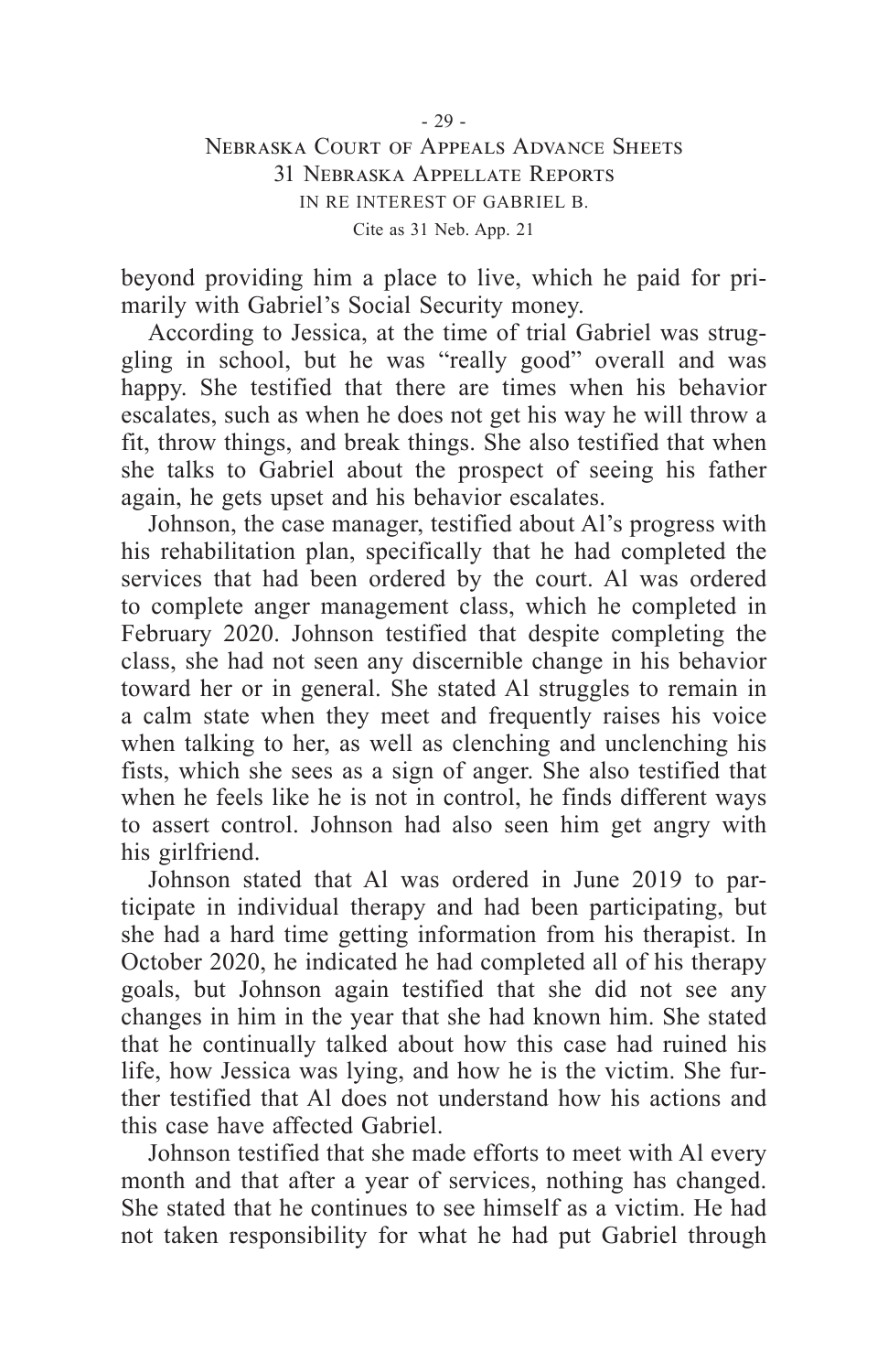and had no empathy for him. As a result, Johnson did not believe Al was capable of meeting Gabriel's needs if he could not acknowledge that Gabriel has needs and feelings and that he has negatively impacted Gabriel's life. Johnson testified that Al had made poor progress toward reunification and that based on her observations and interactions with Al, he had not shown any behavioral changes and had not internalized any of the therapeutic services he has received. In her opinion, the safety risks that were present in March 2019 were still present when she left the case in November 2020. She also testified that in her opinion termination of Al's parental rights was in Gabriel's best interests.

Johnson testified that she would meet with Gabriel at least once a month. She stated that Gabriel was terrified about having to live with his father again and even terrified about seeing him in any way. Johnson agreed with Allis' testimony that in January 2021, Gabriel was nervous about having to see his father in court and was acting out as a result.

Payne worked with Al as his individual therapist beginning in December 2019. Payne initially diagnosed Al with anxiety and later with PTSD. She testified that anger can be a product of anxiety and PTSD. She testified that Al made the decision to stop going to therapy in December 2020 and that he had met all of his treatment plan goals at that time. In April 2021, he voluntarily started therapy again because he felt like he still needed help.

In June 2021, the juvenile court entered an order terminating Al's parental rights on the basis that there was clear and convincing evidence that Gabriel was a minor child within the meaning of  $\S$  43-292(2), (6), and (9) and that termination of Al's parental rights was in Gabriel's best interests. Al appeals the order terminating his parental rights.

#### ASSIGNMENTS OF ERROR

Al assigns that the juvenile court erred in (1) finding that the State proved by clear and convincing evidence that Gabriel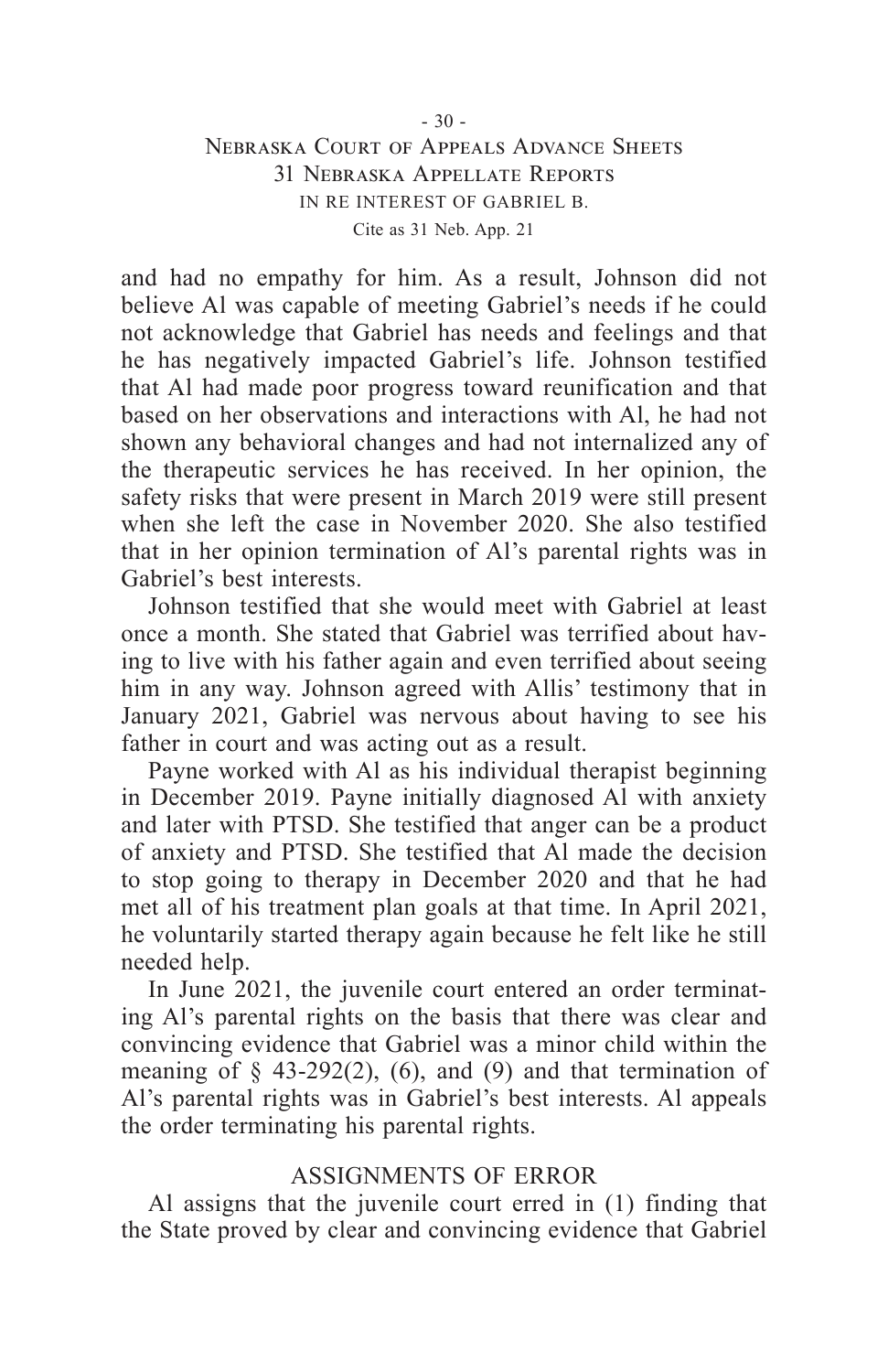was a minor child within the meaning of  $\S$  43-292(2), (6), and (9); (2) finding that the State proved by clear and convincing evidence that termination was in Gabriel's best interests; and (3) allowing Johnson to remain present in the courtroom during the testimony of DeLaet.

#### STANDARD OF REVIEW

[1,2] An appellate court reviews juvenile cases de novo on the record and reaches its conclusions independently of the juvenile court's findings. *In re Interest of LeVanta S.*, 295 Neb. 151, 887 N.W.2d 502 (2016). When the evidence is in conflict, however, an appellate court may give weight to the fact that the juvenile court observed the witnesses and accepted one version of facts over another. *Id.*

#### ANALYSIS

*Statutory Grounds.*

[3] Al first assigns that the juvenile court erred when it found that statutory grounds existed to terminate his parental rights pursuant to  $\hat{\S}$  43-292(2), (6), and (9). For a juvenile court to terminate parental rights under § 43-292, it must find that one or more of the statutory grounds listed in this section have been satisfied and that such termination is in the child's best interests. *In re Interest of Becka P. et al.*, 27 Neb. App. 489, 933 N.W.2d 873 (2019). The State must prove these facts by clear and convincing evidence. *Id.*

[4-6] Section 43-292(2) provides for termination of parental rights when "parents have substantially and continuously or repeatedly neglected and refused to give the juvenile or a sibling of the juvenile necessary parental care and protection." Past neglect, along with facts relating to current family circumstances—which go to best interests—are all properly considered in a parental rights termination case under § 43-292(2). *In re Interest of Joseph S. et al.*, 291 Neb. 953, 870 N.W.2d 141 (2015). One need not have physical possession of a child to demonstrate the existence of neglect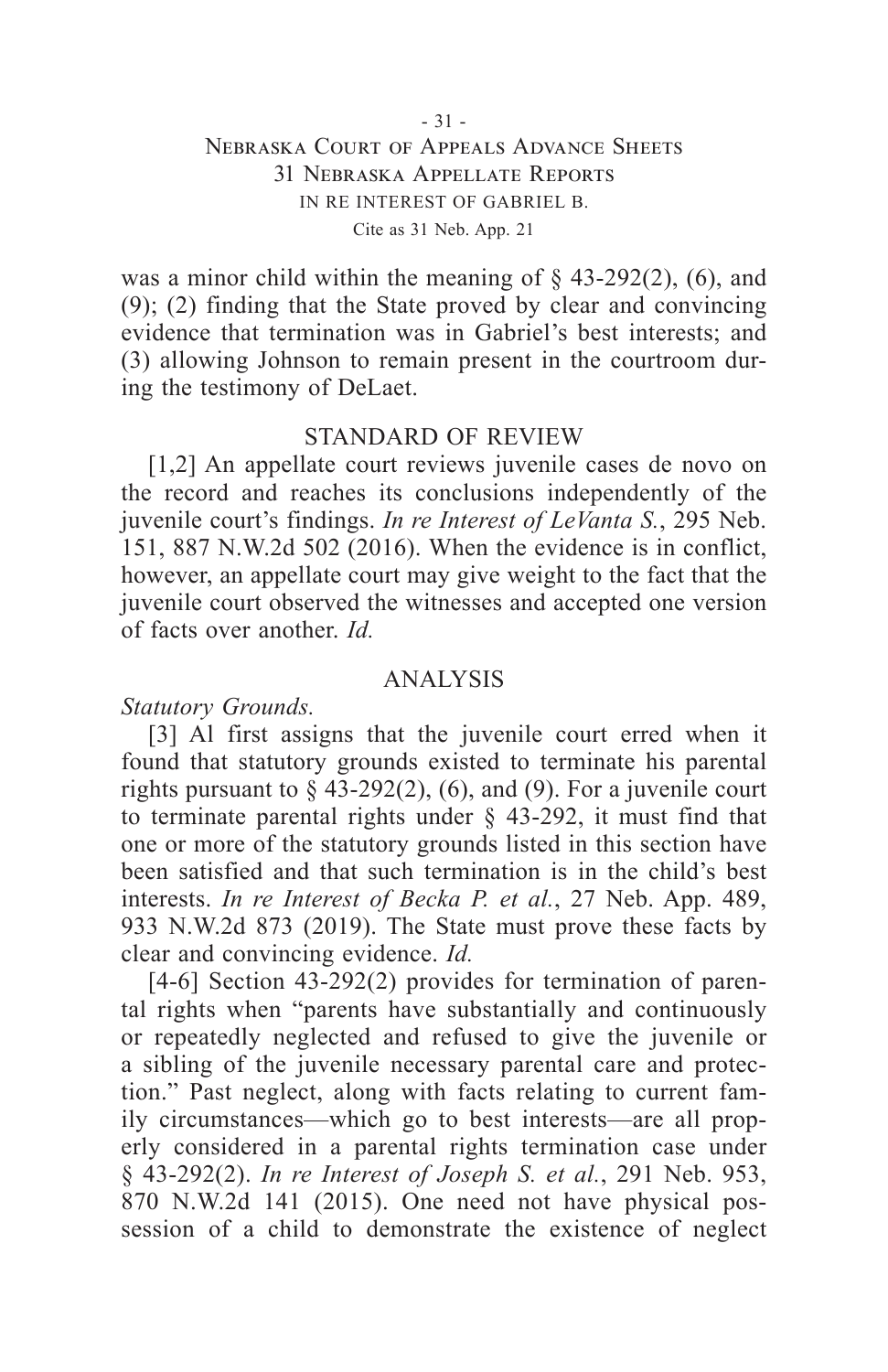contemplated by § 43-292(2). *In re Interest of Joseph S. et al., supra*. A parent neglects a child by failing to put himself or herself in a position where the child can be placed in the parent's care, in the same manner as a parent who improperly cares for a child in his or her care. See *In re Interest of J.N.V.*, 224 Neb. 108, 395 N.W.2d 758 (1986).

Al argues that the State failed to prove by clear and convincing evidence that he substantially and continuously neglected Gabriel or failed to provide him with necessary parental care and protection because he was not given the opportunity to improve his relationship with Gabriel or improve his parenting skills. He states that even though he was participating in courtordered services, he was never allowed to have contact with Gabriel or participate in family therapy with him.

While it is true that Al has never been allowed contact with Gabriel since he was removed in March 2019, the evidence supports the juvenile court's determination that Al neglected Gabriel within the meaning of  $\S$  43-292(2). Shortly after Gabriel came to live with Al after his mother died, Al began subjecting Gabriel to verbal and physical abuse. Gabriel was 5 years old at the time. The verbal abuse included Al telling Gabriel he was "worthless" and a "piece of shit," as well as blaming Gabriel for his mother's death. The physical abuse included Al's spanking, hitting, and kicking Gabriel, choking him until he passed out, and holding a gun to his head. The verbal and physical abuse started around April 2015 and continued until November 2018 when Al moved out.

The fact that Al has not had contact with Gabriel since he was removed from Al's home was a consequence of Al's own actions during the time Gabriel was in his care. The abuse Gabriel endured by his father has had a traumatic and lasting impact on Gabriel. He has been diagnosed with chronic PTSD as a result of the abuse. He has nightmares, and he exhibits outbursts and aggressive behavior. He also mirrors some of his father's behavior, such as "destroy[ing]" his bedroom. In therapy, he does not like to discuss his father or the abuse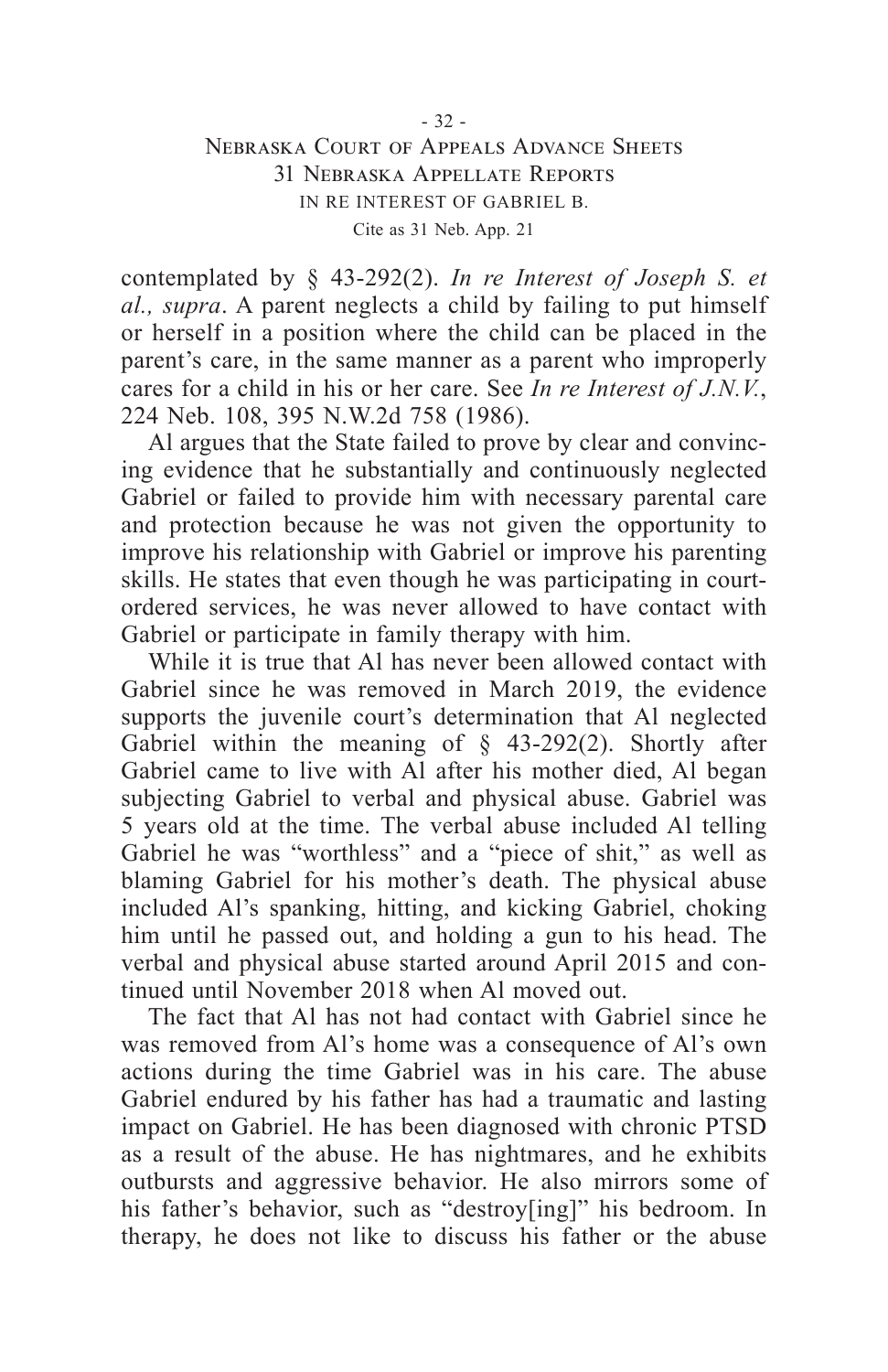and is fearful of his father's finding out about what he says. In his foster home, Gabriel gets upset and his behavior escalates when there is any talk about seeing his father. In January 2021, Gabriel regressed in the progress he had made due to the possibility of seeing his father in court. He has made it clear that he never wants to see his father again and would not feel safe in his care. Allis testified it was unknown how long it would take before Gabriel would feel safe or comfortable in his father's care. Allis testified about the negative effects of forcing a child to attend family therapy with a parent the child is afraid of. She testified that it can make things worse for the child and that the child could potentially hurt himself or others.

The evidence also showed that Al sees himself as a victim and failed to show empathy toward Gabriel regarding the pain and trauma the abuse has caused him. He does not understand how his actions have affected Gabriel. Further, DeLaet's assessment showed that Al presents a moderate risk of future child maltreatment. Johnson did not believe that Al exhibited any behavioral changes even after completing rehabilitative services. By failing to internalize the rehabilitative treatment, the same safety risks that led to Gabriel's removal are still present.

Based upon our de novo review, we conclude that there is clear and convincing evidence that Al substantially and continuously neglected Gabriel or failed to provide him with necessary parental care and protection as required by § 43-292(2).

[7] Any one of the bases for termination of parental rights codified by § 43-292 can serve as a basis for the termination of parental rights when coupled with evidence that termination is in the best interests of the child. *In re Interest of Leyton C. & Landyn C.*, 307 Neb. 529, 949 N.W.2d 773 (2020). Accordingly, we need not determine whether termination of Al's parental rights was proper pursuant to  $\S$  43-292(6) or (9).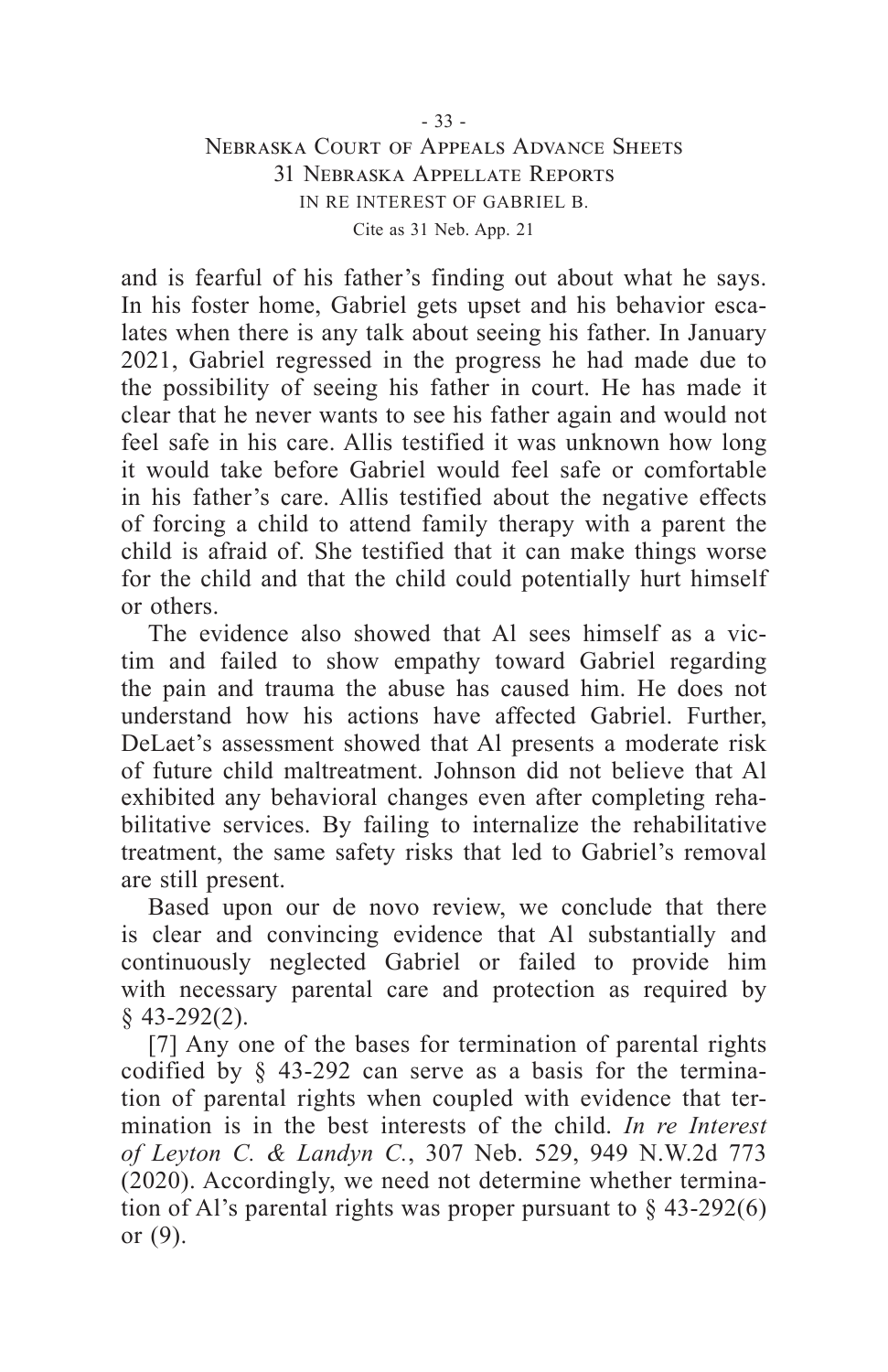#### *Best Interests and Unfitness.*

Al next assigns that the juvenile court erred in finding that the State proved by clear and convincing evidence that termination of his parental rights was in Gabriel's best interests.

[8-11] In addition to providing a statutory ground, the State must show that termination of parental rights is in the best interests of the child. *In re Interest of Jahon S.*, 291 Neb. 97, 864 N.W.2d 228 (2015). A parent's right to raise his or her child is constitutionally protected; so before a court may terminate parental rights, the State must show that the parent is unfit. *Id.* There is a rebuttable presumption that the best interests of the child are served by having a relationship with his or her parent. *Id.* Based on the idea that fit parents act in the best interests of their children, this presumption is overcome only when the State has proved that the parent is unfit. *Id.* In the context of the constitutionally protected relationship between a parent and a child, parental unfitness means a personal deficiency or incapacity which has prevented, or will probably prevent, performance of a reasonable parental obligation in child rearing and which caused, or probably will result in, detriment to the child's well-being. *Id.*

[12-14] The best interests analysis and the parental fitness analysis are fact-intensive inquiries. *Id.* And while both are separate inquiries, each examines essentially the same underlying facts. *Id.* In proceedings to terminate parental rights, the law does not require perfection of a parent; instead, courts should look for the parent's continued improvement in parenting skills and a beneficial relationship between parent and child. *In re Interest of Joseph S. et al.*, 291 Neb. 953, 870 N.W.2d 141 (2015).

We note that Al has participated in and completed courtordered services in this case. While we commend Al for his effort, we conclude there is clear and convincing evidence that it is in Gabriel's best interests to terminate Al's parental rights. The case manager had not seen any change in Al's behavior despite his participation in services. She testified that he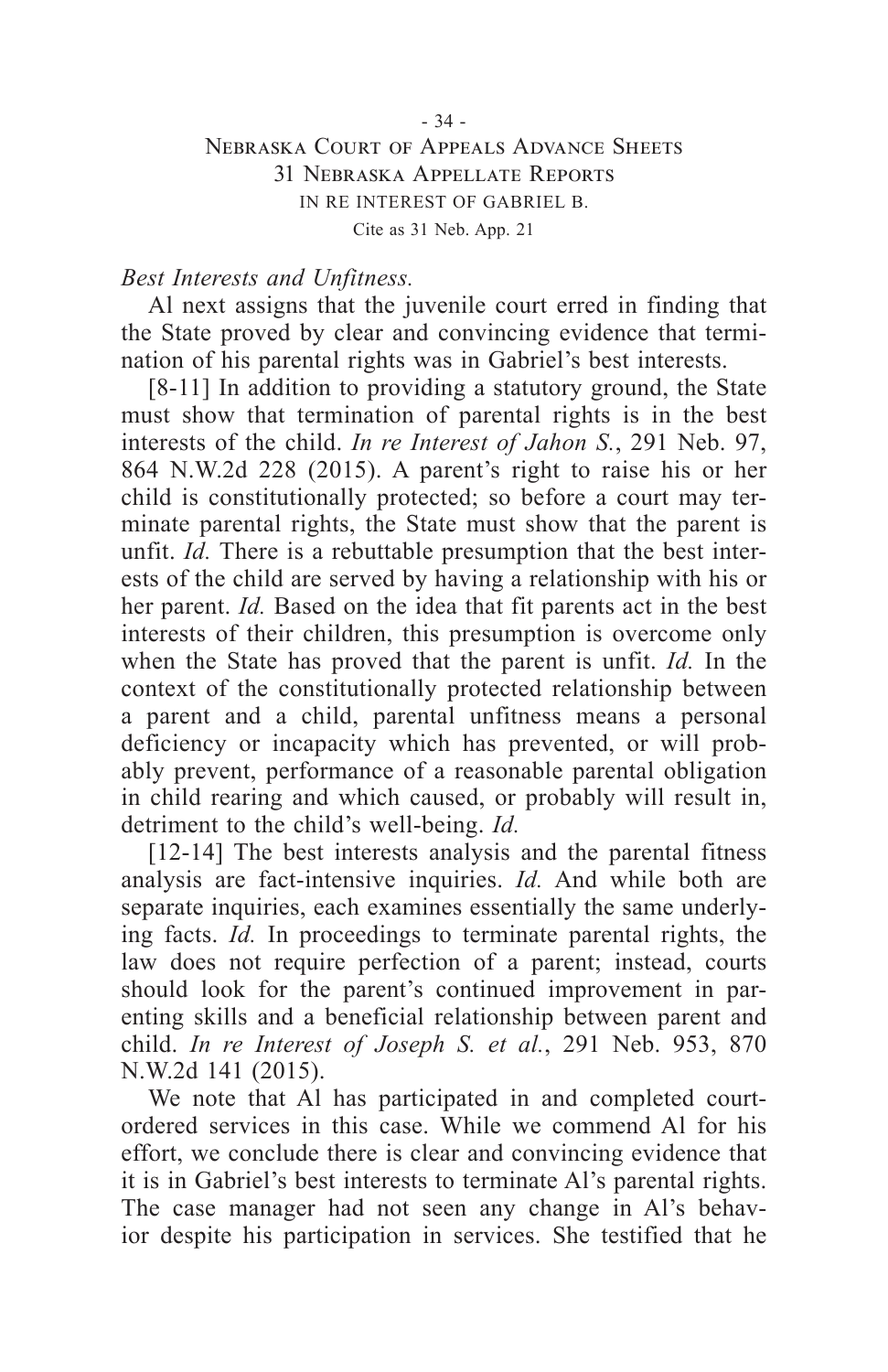struggled with controlling his anger, needs to feel in control, had a victim mentality, had no empathy for Gabriel, and had not processed how his actions and this case have negatively affected Gabriel. As a result, she did not believe he was capable of meeting Gabriel's needs. In her opinion, the safety risks that were present when Gabriel was removed from Al's care were still present. She testified that terminating Al's parental rights was in Gabriel's best interests.

Gabriel suffers from chronic PTSD as a result of the physical and verbal abuse by his father. He continues to be afraid of his father and does not want to ever see him again, let alone live with him. Gabriel regressed in therapy when he thought he might have to face his father in court. He also has no positive memories of his father, and there was no evidence of any beneficial relationship between them. There was evidence that forcing him to attend even family therapy with his father would negatively affect Gabriel. There is no way of knowing how long it would be, if ever, before Gabriel would be willing to have contact with his father and feel safe and comfortable with him.

Accordingly, we find there is clear and convincing evidence that it is in Gabriel's best interests to terminate Al's parental rights.

#### *Essential Witness.*

Al's final assignment of error is that the juvenile court erred in allowing Johnson to remain present in the courtroom as an essential witness during the testimony of DeLaet. Both parties rely on § 27-615, which sets forth the rule regarding sequestering witnesses:

At the request of a party the judge shall order witnesses excluded so that they cannot hear the testimony of other witnesses, and he may make the order on his own motion. This rule does not authorize exclusion of  $\dots$  (3) a person whose presence is shown by a party to be essential to the presentation of his cause.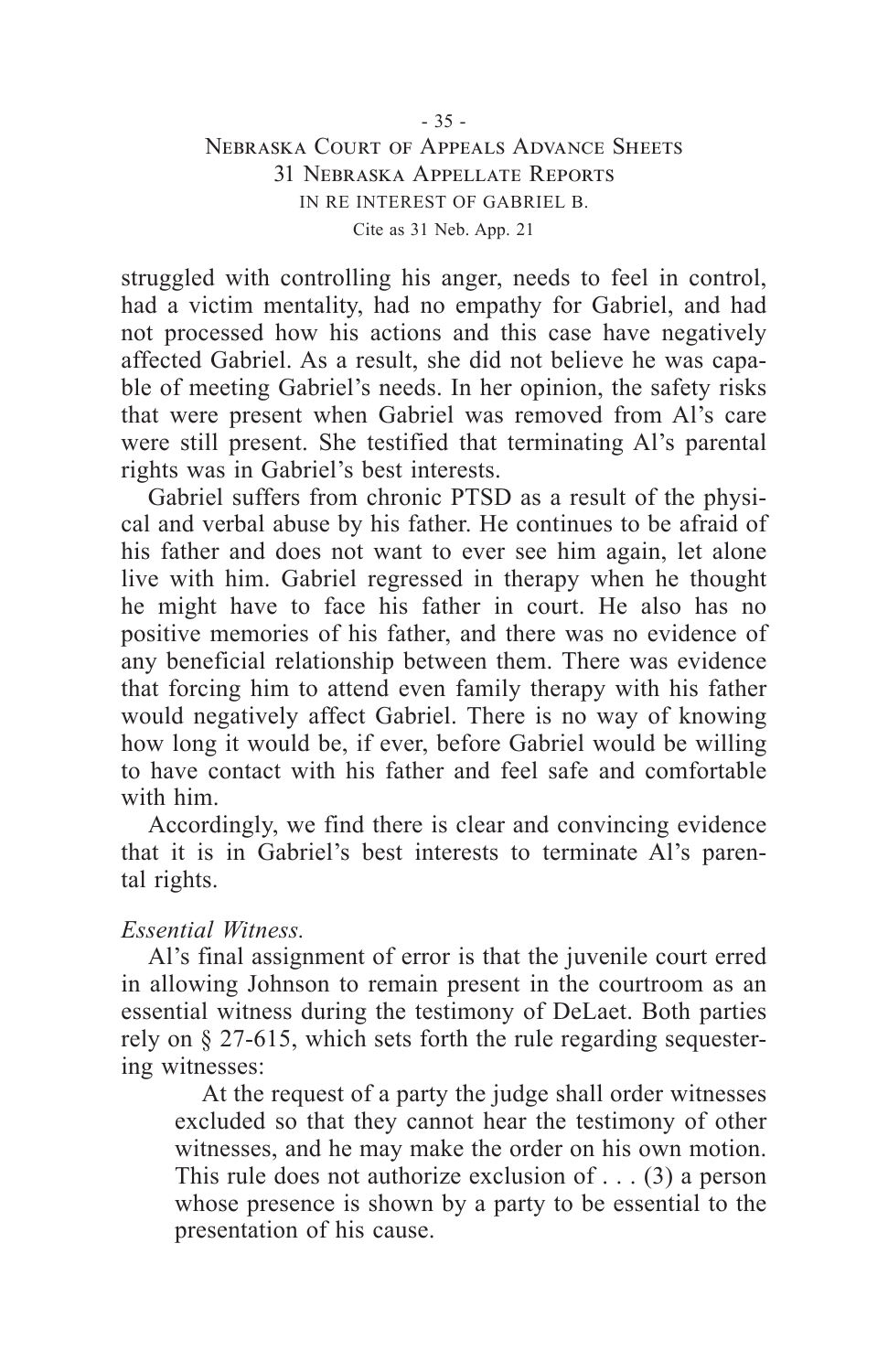Al argues that the court failed to require the State to present evidence prior to DeLaet's testimony as to why Johnson was an essential witness. The State did not present such evidence until after DeLaet's testimony, and when it did, there was no testimony as to why DeLaet's testimony would aid Johnson in forming her best interests opinion. Further, Al argues that Johnson was not an essential witness because she had the opportunity to request information from DeLaet during the time she was case manager. In other words, she had another way to obtain information from DeLaet other than his testimony at trial.

[15,16] We note that the Nebraska Evidence Rules do not apply in cases involving the termination of parental rights. *In re Interest of Becka P. et al.*, 27 Neb. App. 489, 933 N.W.2d 873 (2019). Instead, due process controls and requires that the State use fundamentally fair procedures before a court terminates parental rights. *Id.* The concept of due process embodies the notion of fundamental fairness and defies precise definition. In deciding due process requirements in a particular case, we must weigh the interest of the parent, the interest of the State, and the risk of erroneous decision given the procedures used. Due process is flexible and calls for such procedural protections as the particular situation demands. See *In re Interest of Brian B. et al.*, 268 Neb. 870, 689 N.W.2d 184 (2004).

In relying on  $\S 27-615$  as a guidepost, we note that the statute does not require that the witness have no other way to obtain the information needed except to be present in the courtroom. Further, § 27-615 does not require a party to present evidence in order to show that a witness is essential, as Al contends. The statute only requires a party to show that a witness' presence is essential to the presentation of the party's case.

At the beginning of trial, the State requested that the court declare Johnson an essential witness. The court then asked the State to explain why Johnson was an essential witness. The State explained that Johnson would be relying on testimony